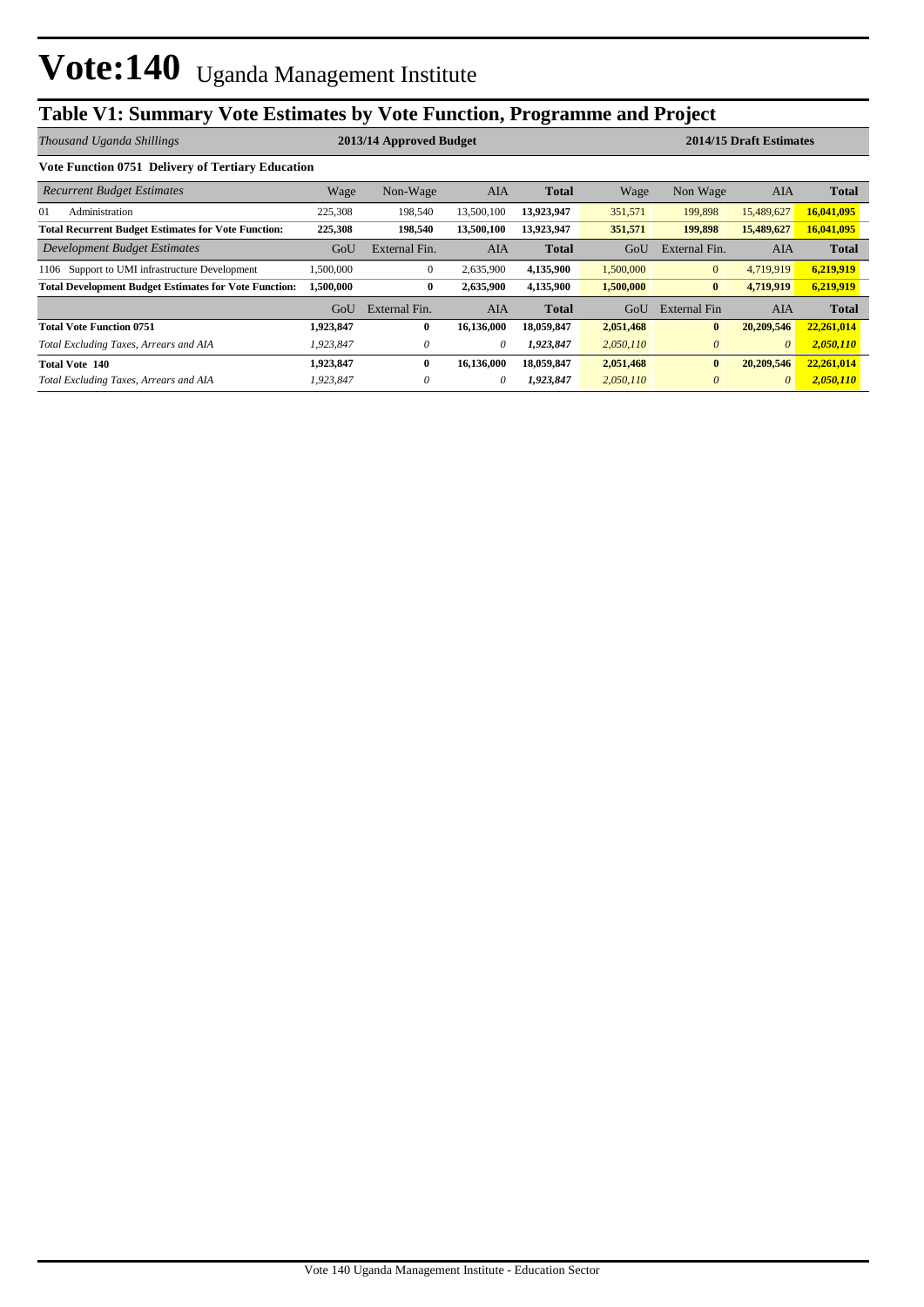# Vote:140 Uganda Management Institute

## **Table V2: Summary Vote Estimates by Item**

| GoU External Fin.<br>AIA<br>GoU External Fin.<br>AIA<br>Total<br>Total<br>423,847<br>14,362,283<br>14,786,131<br>550,110<br>15,489,627<br>16,039,737<br>0<br>0<br>225,308<br>$\boldsymbol{0}$<br>2,704,928<br>2,930,236<br>351,571<br>$\boldsymbol{0}$<br>2,809,900<br>3,161,471<br>$\boldsymbol{0}$<br>$\mathbf{0}$<br>1,062,470<br>$\boldsymbol{0}$<br>4,145,040<br>4,145,040<br>$\boldsymbol{0}$<br>1,062,470<br>$\mathbf{0}$<br>$\boldsymbol{0}$<br>$\mathbf{0}$<br>$\mathbf{0}$<br>316,147<br>22,527<br>22,527<br>316,147<br>$\boldsymbol{0}$<br>100,000<br>100,000<br>$\mathbf{0}$<br>$\overline{0}$<br>95,000<br>95,000<br>$\mathbf{0}$<br>$\mathbf{0}$<br>$\boldsymbol{0}$<br>$\mathbf{0}$<br>$\boldsymbol{0}$<br>32,000<br>15,000<br>15,000<br>32,000<br>$\boldsymbol{0}$<br>$\mathbf{0}$<br>$\boldsymbol{0}$<br>4,197,109<br>$\mathbf{0}$<br>$\bf{0}$<br>4,197,109<br>$\mathbf{0}$<br>$\boldsymbol{0}$<br>517,322<br>517,322<br>$\mathbf{0}$<br>$\boldsymbol{0}$<br>327,001<br>327,001<br>$\mathbf{0}$<br>284,344<br>284,344<br>$\mathbf{0}$<br>145,000<br>145,000<br>$\boldsymbol{0}$<br>$\boldsymbol{0}$<br>$\boldsymbol{0}$<br>659,600<br>659,600<br>$\mathbf{0}$<br>$\boldsymbol{0}$<br>230,000<br>230,000<br>0<br>$\mathbf{0}$<br>$\mathbf{0}$<br>$\boldsymbol{0}$<br>50,000<br>0<br>50,000<br>$\bf{0}$<br>$\mathbf{0}$<br>$\boldsymbol{0}$<br>61,200<br>$\mathbf{0}$<br>$\boldsymbol{0}$<br>61,200<br>$\mathbf{0}$<br>$\boldsymbol{0}$<br>135,291<br>5,291<br>$\boldsymbol{0}$<br>349,130<br>354,421<br>5,291<br>130,000<br>5,997<br>$\boldsymbol{0}$<br>410,231<br>5,997<br>$\mathbf{0}$<br>1,090,000<br>1,095,997<br>416,228<br>600<br>$\boldsymbol{0}$<br>659,250<br>600<br>$\mathbf{0}$<br>100,000<br>100,600<br>658,650<br>$\overline{0}$<br>$\boldsymbol{0}$<br>$\bf{0}$<br>$\mathbf{0}$<br>$\mathbf{0}$<br>120,000<br>120,000<br>$\boldsymbol{0}$<br>440,000<br>4,249<br>1,266,455<br>1,270,704<br>4,435<br>$\boldsymbol{0}$<br>444,435<br>$\mathbf{0}$<br>$\mathbf{0}$<br>$\boldsymbol{0}$<br>438<br>$\boldsymbol{0}$<br>30,000<br>438<br>30,000<br>$\mathbf{0}$<br>650,000<br>650,000<br>$\boldsymbol{0}$<br>0<br>$\bf{0}$<br>$\mathbf{0}$<br>$\mathbf{0}$<br>$\mathbf{0}$<br>$\mathbf{0}$<br>150,000<br>$\boldsymbol{0}$<br>40,000<br>40,000<br>150,000<br>600<br>$\boldsymbol{0}$<br>$\mathbf{0}$<br>133,400<br>600<br>235,000<br>235,600<br>134,000<br>295,532<br>20,532<br>$\boldsymbol{0}$<br>49,400<br>69,932<br>20,532<br>$\boldsymbol{0}$<br>275,000<br>$\boldsymbol{0}$<br>$\boldsymbol{0}$<br>$\mathbf{0}$<br>$\mathbf{0}$<br>45,000<br>45,000<br>500<br>500<br>$\boldsymbol{0}$<br>439,000<br>$\mathbf{0}$<br>$\boldsymbol{0}$<br>439,000<br>$\boldsymbol{0}$<br>$\mathbf{0}$<br>$\boldsymbol{0}$<br>$\mathbf{0}$<br>$\bf{0}$<br>$\mathbf{0}$<br>56,600<br>56,600<br>$\mathbf{0}$<br>$\boldsymbol{0}$<br>77,000<br>77,000<br>$\mathbf{0}$<br>$\mathbf{0}$<br>1,055,000<br>1,055,000<br>101,160<br>$\boldsymbol{0}$<br>148,800<br>101,160<br>$\boldsymbol{0}$<br>570,000<br>671,160<br>249,960<br>53,417<br>$\boldsymbol{0}$<br>183,600<br>53,147<br>$\boldsymbol{0}$<br>215,000<br>268,147<br>237,017<br>$\boldsymbol{0}$<br>$\mathbf{0}$<br>$\boldsymbol{0}$<br>168,550<br>168,550<br>$\boldsymbol{0}$<br>$\boldsymbol{0}$<br>$\boldsymbol{0}$<br>$\mathbf{0}$<br>$\boldsymbol{0}$<br>625,000<br>15,760<br>15,760<br>625,000<br>$\mathbf{0}$<br>$\boldsymbol{0}$<br>48,000<br>$\mathbf{0}$<br>$\boldsymbol{0}$<br>48,000<br>$\bf{0}$<br>$\boldsymbol{0}$<br>$\boldsymbol{0}$<br>$\mathbf{0}$<br>$\mathbf{0}$<br>1,728<br>1,728<br>$\mathbf{0}$<br>$\boldsymbol{0}$<br>380,363<br>380,363<br>$\mathbf{0}$<br>$\boldsymbol{0}$<br>165,000<br>165,000<br>$\mathbf{0}$<br>$\boldsymbol{0}$<br>$\mathbf{0}$<br>$\boldsymbol{0}$<br>681,456<br>230,000<br>230,000<br>681,456<br>$\boldsymbol{0}$<br>$\boldsymbol{0}$<br>$\mathbf{0}$<br>$\boldsymbol{0}$<br>227003 Carriage, Haulage, Freight and transport hire<br>74,023<br>74,023<br>$\mathbf{0}$<br>3,655<br>$\mathbf{0}$<br>134,440<br>138,095<br>3,655<br>$\mathbf{0}$<br>75,000<br>78,655<br>$\mathbf{0}$<br>$\mathbf{0}$<br>127,800<br>127,800<br>$\mathbf{0}$<br>$\overline{0}$<br>$\overline{\mathbf{0}}$<br>2,122<br>$\boldsymbol{0}$<br>$\boldsymbol{0}$<br>2,122<br>$\mathbf{0}$<br>25,000<br>27,122<br>2,122<br>917<br>917<br>1,000<br>1,000<br>228003 Maintenance - Machinery, Equipment & Furniture<br>$\boldsymbol{0}$<br>$\mathbf{0}$<br>$\boldsymbol{0}$<br>$\mathbf{0}$<br>$\boldsymbol{0}$<br>407,000<br>$\mathbf{0}$<br>$\boldsymbol{0}$<br>407,000<br>$\mathbf{0}$<br>$\overline{\mathbf{0}}$<br>6,219,919<br>1,500,000<br>$\pmb{\theta}$<br>1,500,000<br>1,773,717<br>3,273,717<br>0<br>4,719,919<br>1,500,000<br>$\boldsymbol{0}$<br>1,118,370<br>1,500,000<br>$\boldsymbol{0}$<br>4,719,919<br>6,219,919<br>2,618,370<br>$\mathbf{0}$<br>$\boldsymbol{0}$<br>90,000<br>90,000<br>$\mathbf{0}$<br>$\mathbf{0}$<br>$\mathbf{0}$<br>336,790<br>$\overline{0}$<br>$\boldsymbol{0}$<br>336,790<br>$\mathbf{0}$<br>$\mathbf{0}$<br>$\mathbf{0}$<br>$\boldsymbol{0}$<br>$\boldsymbol{0}$<br>228,557<br>$\mathbf{0}$<br>228,557<br>$\mathbf{0}$<br>$\bf{0}$<br>$\boldsymbol{0}$<br>$\boldsymbol{0}$<br>$\boldsymbol{0}$<br>$\mathbf{0}$<br>$\bf{0}$<br>$\mathbf{0}$<br>$\bf{0}$<br>0<br>$\pmb{\theta}$<br>$\boldsymbol{\theta}$<br>0<br>1,358<br>$\boldsymbol{\theta}$<br>1,358 | Thousand Uganda Shillings                                 |                | 2013/14 Approved Budget | 2014/15 Draft Estimates |       |              |              |       |
|----------------------------------------------------------------------------------------------------------------------------------------------------------------------------------------------------------------------------------------------------------------------------------------------------------------------------------------------------------------------------------------------------------------------------------------------------------------------------------------------------------------------------------------------------------------------------------------------------------------------------------------------------------------------------------------------------------------------------------------------------------------------------------------------------------------------------------------------------------------------------------------------------------------------------------------------------------------------------------------------------------------------------------------------------------------------------------------------------------------------------------------------------------------------------------------------------------------------------------------------------------------------------------------------------------------------------------------------------------------------------------------------------------------------------------------------------------------------------------------------------------------------------------------------------------------------------------------------------------------------------------------------------------------------------------------------------------------------------------------------------------------------------------------------------------------------------------------------------------------------------------------------------------------------------------------------------------------------------------------------------------------------------------------------------------------------------------------------------------------------------------------------------------------------------------------------------------------------------------------------------------------------------------------------------------------------------------------------------------------------------------------------------------------------------------------------------------------------------------------------------------------------------------------------------------------------------------------------------------------------------------------------------------------------------------------------------------------------------------------------------------------------------------------------------------------------------------------------------------------------------------------------------------------------------------------------------------------------------------------------------------------------------------------------------------------------------------------------------------------------------------------------------------------------------------------------------------------------------------------------------------------------------------------------------------------------------------------------------------------------------------------------------------------------------------------------------------------------------------------------------------------------------------------------------------------------------------------------------------------------------------------------------------------------------------------------------------------------------------------------------------------------------------------------------------------------------------------------------------------------------------------------------------------------------------------------------------------------------------------------------------------------------------------------------------------------------------------------------------------------------------------------------------------------------------------------------------------------------------------------------------------------------------------------------------------------------------------------------------------------------------------------------------------------------------------------------------------------------------------------------------------------------------------------------------------------------------------------------------------------------------------------------------------------------------------------------------------------------------------------------------------------------------------------------------------------------------------------------------------------------------------------------------------------------------------------------------------------------------------------------------------------------------------------------------------------------------------------------------------------------------------------------------------------------------------------------------------------------------------------------------------------------------------------------------------------------------------------------------------------------------|-----------------------------------------------------------|----------------|-------------------------|-------------------------|-------|--------------|--------------|-------|
|                                                                                                                                                                                                                                                                                                                                                                                                                                                                                                                                                                                                                                                                                                                                                                                                                                                                                                                                                                                                                                                                                                                                                                                                                                                                                                                                                                                                                                                                                                                                                                                                                                                                                                                                                                                                                                                                                                                                                                                                                                                                                                                                                                                                                                                                                                                                                                                                                                                                                                                                                                                                                                                                                                                                                                                                                                                                                                                                                                                                                                                                                                                                                                                                                                                                                                                                                                                                                                                                                                                                                                                                                                                                                                                                                                                                                                                                                                                                                                                                                                                                                                                                                                                                                                                                                                                                                                                                                                                                                                                                                                                                                                                                                                                                                                                                                                                                                                                                                                                                                                                                                                                                                                                                                                                                                                                                                                                  |                                                           |                |                         |                         |       |              |              |       |
|                                                                                                                                                                                                                                                                                                                                                                                                                                                                                                                                                                                                                                                                                                                                                                                                                                                                                                                                                                                                                                                                                                                                                                                                                                                                                                                                                                                                                                                                                                                                                                                                                                                                                                                                                                                                                                                                                                                                                                                                                                                                                                                                                                                                                                                                                                                                                                                                                                                                                                                                                                                                                                                                                                                                                                                                                                                                                                                                                                                                                                                                                                                                                                                                                                                                                                                                                                                                                                                                                                                                                                                                                                                                                                                                                                                                                                                                                                                                                                                                                                                                                                                                                                                                                                                                                                                                                                                                                                                                                                                                                                                                                                                                                                                                                                                                                                                                                                                                                                                                                                                                                                                                                                                                                                                                                                                                                                                  | <b>Employees, Goods and Services (Outputs Provided)</b>   |                |                         |                         |       |              |              |       |
|                                                                                                                                                                                                                                                                                                                                                                                                                                                                                                                                                                                                                                                                                                                                                                                                                                                                                                                                                                                                                                                                                                                                                                                                                                                                                                                                                                                                                                                                                                                                                                                                                                                                                                                                                                                                                                                                                                                                                                                                                                                                                                                                                                                                                                                                                                                                                                                                                                                                                                                                                                                                                                                                                                                                                                                                                                                                                                                                                                                                                                                                                                                                                                                                                                                                                                                                                                                                                                                                                                                                                                                                                                                                                                                                                                                                                                                                                                                                                                                                                                                                                                                                                                                                                                                                                                                                                                                                                                                                                                                                                                                                                                                                                                                                                                                                                                                                                                                                                                                                                                                                                                                                                                                                                                                                                                                                                                                  | 211102 Contract Staff Salaries (Incl. Casuals, Temporary) |                |                         |                         |       |              |              |       |
|                                                                                                                                                                                                                                                                                                                                                                                                                                                                                                                                                                                                                                                                                                                                                                                                                                                                                                                                                                                                                                                                                                                                                                                                                                                                                                                                                                                                                                                                                                                                                                                                                                                                                                                                                                                                                                                                                                                                                                                                                                                                                                                                                                                                                                                                                                                                                                                                                                                                                                                                                                                                                                                                                                                                                                                                                                                                                                                                                                                                                                                                                                                                                                                                                                                                                                                                                                                                                                                                                                                                                                                                                                                                                                                                                                                                                                                                                                                                                                                                                                                                                                                                                                                                                                                                                                                                                                                                                                                                                                                                                                                                                                                                                                                                                                                                                                                                                                                                                                                                                                                                                                                                                                                                                                                                                                                                                                                  | 211103 Allowances                                         |                |                         |                         |       |              |              |       |
|                                                                                                                                                                                                                                                                                                                                                                                                                                                                                                                                                                                                                                                                                                                                                                                                                                                                                                                                                                                                                                                                                                                                                                                                                                                                                                                                                                                                                                                                                                                                                                                                                                                                                                                                                                                                                                                                                                                                                                                                                                                                                                                                                                                                                                                                                                                                                                                                                                                                                                                                                                                                                                                                                                                                                                                                                                                                                                                                                                                                                                                                                                                                                                                                                                                                                                                                                                                                                                                                                                                                                                                                                                                                                                                                                                                                                                                                                                                                                                                                                                                                                                                                                                                                                                                                                                                                                                                                                                                                                                                                                                                                                                                                                                                                                                                                                                                                                                                                                                                                                                                                                                                                                                                                                                                                                                                                                                                  | 212101 Social Security Contributions                      |                |                         |                         |       |              |              |       |
|                                                                                                                                                                                                                                                                                                                                                                                                                                                                                                                                                                                                                                                                                                                                                                                                                                                                                                                                                                                                                                                                                                                                                                                                                                                                                                                                                                                                                                                                                                                                                                                                                                                                                                                                                                                                                                                                                                                                                                                                                                                                                                                                                                                                                                                                                                                                                                                                                                                                                                                                                                                                                                                                                                                                                                                                                                                                                                                                                                                                                                                                                                                                                                                                                                                                                                                                                                                                                                                                                                                                                                                                                                                                                                                                                                                                                                                                                                                                                                                                                                                                                                                                                                                                                                                                                                                                                                                                                                                                                                                                                                                                                                                                                                                                                                                                                                                                                                                                                                                                                                                                                                                                                                                                                                                                                                                                                                                  | 213001 Medical expenses (To employees)                    |                |                         |                         |       |              |              |       |
|                                                                                                                                                                                                                                                                                                                                                                                                                                                                                                                                                                                                                                                                                                                                                                                                                                                                                                                                                                                                                                                                                                                                                                                                                                                                                                                                                                                                                                                                                                                                                                                                                                                                                                                                                                                                                                                                                                                                                                                                                                                                                                                                                                                                                                                                                                                                                                                                                                                                                                                                                                                                                                                                                                                                                                                                                                                                                                                                                                                                                                                                                                                                                                                                                                                                                                                                                                                                                                                                                                                                                                                                                                                                                                                                                                                                                                                                                                                                                                                                                                                                                                                                                                                                                                                                                                                                                                                                                                                                                                                                                                                                                                                                                                                                                                                                                                                                                                                                                                                                                                                                                                                                                                                                                                                                                                                                                                                  | 213002 Incapacity, death benefits and funeral expenses    |                |                         |                         |       |              |              |       |
|                                                                                                                                                                                                                                                                                                                                                                                                                                                                                                                                                                                                                                                                                                                                                                                                                                                                                                                                                                                                                                                                                                                                                                                                                                                                                                                                                                                                                                                                                                                                                                                                                                                                                                                                                                                                                                                                                                                                                                                                                                                                                                                                                                                                                                                                                                                                                                                                                                                                                                                                                                                                                                                                                                                                                                                                                                                                                                                                                                                                                                                                                                                                                                                                                                                                                                                                                                                                                                                                                                                                                                                                                                                                                                                                                                                                                                                                                                                                                                                                                                                                                                                                                                                                                                                                                                                                                                                                                                                                                                                                                                                                                                                                                                                                                                                                                                                                                                                                                                                                                                                                                                                                                                                                                                                                                                                                                                                  | 213004 Gratuity Expenses                                  |                |                         |                         |       |              |              |       |
|                                                                                                                                                                                                                                                                                                                                                                                                                                                                                                                                                                                                                                                                                                                                                                                                                                                                                                                                                                                                                                                                                                                                                                                                                                                                                                                                                                                                                                                                                                                                                                                                                                                                                                                                                                                                                                                                                                                                                                                                                                                                                                                                                                                                                                                                                                                                                                                                                                                                                                                                                                                                                                                                                                                                                                                                                                                                                                                                                                                                                                                                                                                                                                                                                                                                                                                                                                                                                                                                                                                                                                                                                                                                                                                                                                                                                                                                                                                                                                                                                                                                                                                                                                                                                                                                                                                                                                                                                                                                                                                                                                                                                                                                                                                                                                                                                                                                                                                                                                                                                                                                                                                                                                                                                                                                                                                                                                                  | 221001 Advertising and Public Relations                   |                |                         |                         |       |              |              |       |
|                                                                                                                                                                                                                                                                                                                                                                                                                                                                                                                                                                                                                                                                                                                                                                                                                                                                                                                                                                                                                                                                                                                                                                                                                                                                                                                                                                                                                                                                                                                                                                                                                                                                                                                                                                                                                                                                                                                                                                                                                                                                                                                                                                                                                                                                                                                                                                                                                                                                                                                                                                                                                                                                                                                                                                                                                                                                                                                                                                                                                                                                                                                                                                                                                                                                                                                                                                                                                                                                                                                                                                                                                                                                                                                                                                                                                                                                                                                                                                                                                                                                                                                                                                                                                                                                                                                                                                                                                                                                                                                                                                                                                                                                                                                                                                                                                                                                                                                                                                                                                                                                                                                                                                                                                                                                                                                                                                                  | 221002 Workshops and Seminars                             |                |                         |                         |       |              |              |       |
|                                                                                                                                                                                                                                                                                                                                                                                                                                                                                                                                                                                                                                                                                                                                                                                                                                                                                                                                                                                                                                                                                                                                                                                                                                                                                                                                                                                                                                                                                                                                                                                                                                                                                                                                                                                                                                                                                                                                                                                                                                                                                                                                                                                                                                                                                                                                                                                                                                                                                                                                                                                                                                                                                                                                                                                                                                                                                                                                                                                                                                                                                                                                                                                                                                                                                                                                                                                                                                                                                                                                                                                                                                                                                                                                                                                                                                                                                                                                                                                                                                                                                                                                                                                                                                                                                                                                                                                                                                                                                                                                                                                                                                                                                                                                                                                                                                                                                                                                                                                                                                                                                                                                                                                                                                                                                                                                                                                  | 221003 Staff Training                                     |                |                         |                         |       |              |              |       |
|                                                                                                                                                                                                                                                                                                                                                                                                                                                                                                                                                                                                                                                                                                                                                                                                                                                                                                                                                                                                                                                                                                                                                                                                                                                                                                                                                                                                                                                                                                                                                                                                                                                                                                                                                                                                                                                                                                                                                                                                                                                                                                                                                                                                                                                                                                                                                                                                                                                                                                                                                                                                                                                                                                                                                                                                                                                                                                                                                                                                                                                                                                                                                                                                                                                                                                                                                                                                                                                                                                                                                                                                                                                                                                                                                                                                                                                                                                                                                                                                                                                                                                                                                                                                                                                                                                                                                                                                                                                                                                                                                                                                                                                                                                                                                                                                                                                                                                                                                                                                                                                                                                                                                                                                                                                                                                                                                                                  | 221004 Recruitment Expenses                               |                |                         |                         |       |              |              |       |
|                                                                                                                                                                                                                                                                                                                                                                                                                                                                                                                                                                                                                                                                                                                                                                                                                                                                                                                                                                                                                                                                                                                                                                                                                                                                                                                                                                                                                                                                                                                                                                                                                                                                                                                                                                                                                                                                                                                                                                                                                                                                                                                                                                                                                                                                                                                                                                                                                                                                                                                                                                                                                                                                                                                                                                                                                                                                                                                                                                                                                                                                                                                                                                                                                                                                                                                                                                                                                                                                                                                                                                                                                                                                                                                                                                                                                                                                                                                                                                                                                                                                                                                                                                                                                                                                                                                                                                                                                                                                                                                                                                                                                                                                                                                                                                                                                                                                                                                                                                                                                                                                                                                                                                                                                                                                                                                                                                                  | 221005 Hire of Venue (chairs, projector, etc)             |                |                         |                         |       |              |              |       |
|                                                                                                                                                                                                                                                                                                                                                                                                                                                                                                                                                                                                                                                                                                                                                                                                                                                                                                                                                                                                                                                                                                                                                                                                                                                                                                                                                                                                                                                                                                                                                                                                                                                                                                                                                                                                                                                                                                                                                                                                                                                                                                                                                                                                                                                                                                                                                                                                                                                                                                                                                                                                                                                                                                                                                                                                                                                                                                                                                                                                                                                                                                                                                                                                                                                                                                                                                                                                                                                                                                                                                                                                                                                                                                                                                                                                                                                                                                                                                                                                                                                                                                                                                                                                                                                                                                                                                                                                                                                                                                                                                                                                                                                                                                                                                                                                                                                                                                                                                                                                                                                                                                                                                                                                                                                                                                                                                                                  | 221007 Books, Periodicals & Newspapers                    |                |                         |                         |       |              |              |       |
|                                                                                                                                                                                                                                                                                                                                                                                                                                                                                                                                                                                                                                                                                                                                                                                                                                                                                                                                                                                                                                                                                                                                                                                                                                                                                                                                                                                                                                                                                                                                                                                                                                                                                                                                                                                                                                                                                                                                                                                                                                                                                                                                                                                                                                                                                                                                                                                                                                                                                                                                                                                                                                                                                                                                                                                                                                                                                                                                                                                                                                                                                                                                                                                                                                                                                                                                                                                                                                                                                                                                                                                                                                                                                                                                                                                                                                                                                                                                                                                                                                                                                                                                                                                                                                                                                                                                                                                                                                                                                                                                                                                                                                                                                                                                                                                                                                                                                                                                                                                                                                                                                                                                                                                                                                                                                                                                                                                  | 221008 Computer supplies and Information Technology (IT)  |                |                         |                         |       |              |              |       |
|                                                                                                                                                                                                                                                                                                                                                                                                                                                                                                                                                                                                                                                                                                                                                                                                                                                                                                                                                                                                                                                                                                                                                                                                                                                                                                                                                                                                                                                                                                                                                                                                                                                                                                                                                                                                                                                                                                                                                                                                                                                                                                                                                                                                                                                                                                                                                                                                                                                                                                                                                                                                                                                                                                                                                                                                                                                                                                                                                                                                                                                                                                                                                                                                                                                                                                                                                                                                                                                                                                                                                                                                                                                                                                                                                                                                                                                                                                                                                                                                                                                                                                                                                                                                                                                                                                                                                                                                                                                                                                                                                                                                                                                                                                                                                                                                                                                                                                                                                                                                                                                                                                                                                                                                                                                                                                                                                                                  | 221009 Welfare and Entertainment                          |                |                         |                         |       |              |              |       |
|                                                                                                                                                                                                                                                                                                                                                                                                                                                                                                                                                                                                                                                                                                                                                                                                                                                                                                                                                                                                                                                                                                                                                                                                                                                                                                                                                                                                                                                                                                                                                                                                                                                                                                                                                                                                                                                                                                                                                                                                                                                                                                                                                                                                                                                                                                                                                                                                                                                                                                                                                                                                                                                                                                                                                                                                                                                                                                                                                                                                                                                                                                                                                                                                                                                                                                                                                                                                                                                                                                                                                                                                                                                                                                                                                                                                                                                                                                                                                                                                                                                                                                                                                                                                                                                                                                                                                                                                                                                                                                                                                                                                                                                                                                                                                                                                                                                                                                                                                                                                                                                                                                                                                                                                                                                                                                                                                                                  | 221010 Special Meals and Drinks                           |                |                         |                         |       |              |              |       |
|                                                                                                                                                                                                                                                                                                                                                                                                                                                                                                                                                                                                                                                                                                                                                                                                                                                                                                                                                                                                                                                                                                                                                                                                                                                                                                                                                                                                                                                                                                                                                                                                                                                                                                                                                                                                                                                                                                                                                                                                                                                                                                                                                                                                                                                                                                                                                                                                                                                                                                                                                                                                                                                                                                                                                                                                                                                                                                                                                                                                                                                                                                                                                                                                                                                                                                                                                                                                                                                                                                                                                                                                                                                                                                                                                                                                                                                                                                                                                                                                                                                                                                                                                                                                                                                                                                                                                                                                                                                                                                                                                                                                                                                                                                                                                                                                                                                                                                                                                                                                                                                                                                                                                                                                                                                                                                                                                                                  | 221011 Printing, Stationery, Photocopying and Binding     |                |                         |                         |       |              |              |       |
|                                                                                                                                                                                                                                                                                                                                                                                                                                                                                                                                                                                                                                                                                                                                                                                                                                                                                                                                                                                                                                                                                                                                                                                                                                                                                                                                                                                                                                                                                                                                                                                                                                                                                                                                                                                                                                                                                                                                                                                                                                                                                                                                                                                                                                                                                                                                                                                                                                                                                                                                                                                                                                                                                                                                                                                                                                                                                                                                                                                                                                                                                                                                                                                                                                                                                                                                                                                                                                                                                                                                                                                                                                                                                                                                                                                                                                                                                                                                                                                                                                                                                                                                                                                                                                                                                                                                                                                                                                                                                                                                                                                                                                                                                                                                                                                                                                                                                                                                                                                                                                                                                                                                                                                                                                                                                                                                                                                  | 221012 Small Office Equipment                             |                |                         |                         |       |              |              |       |
|                                                                                                                                                                                                                                                                                                                                                                                                                                                                                                                                                                                                                                                                                                                                                                                                                                                                                                                                                                                                                                                                                                                                                                                                                                                                                                                                                                                                                                                                                                                                                                                                                                                                                                                                                                                                                                                                                                                                                                                                                                                                                                                                                                                                                                                                                                                                                                                                                                                                                                                                                                                                                                                                                                                                                                                                                                                                                                                                                                                                                                                                                                                                                                                                                                                                                                                                                                                                                                                                                                                                                                                                                                                                                                                                                                                                                                                                                                                                                                                                                                                                                                                                                                                                                                                                                                                                                                                                                                                                                                                                                                                                                                                                                                                                                                                                                                                                                                                                                                                                                                                                                                                                                                                                                                                                                                                                                                                  | 221013 Bad Debts                                          |                |                         |                         |       |              |              |       |
|                                                                                                                                                                                                                                                                                                                                                                                                                                                                                                                                                                                                                                                                                                                                                                                                                                                                                                                                                                                                                                                                                                                                                                                                                                                                                                                                                                                                                                                                                                                                                                                                                                                                                                                                                                                                                                                                                                                                                                                                                                                                                                                                                                                                                                                                                                                                                                                                                                                                                                                                                                                                                                                                                                                                                                                                                                                                                                                                                                                                                                                                                                                                                                                                                                                                                                                                                                                                                                                                                                                                                                                                                                                                                                                                                                                                                                                                                                                                                                                                                                                                                                                                                                                                                                                                                                                                                                                                                                                                                                                                                                                                                                                                                                                                                                                                                                                                                                                                                                                                                                                                                                                                                                                                                                                                                                                                                                                  | 221014 Bank Charges and other Bank related costs          |                |                         |                         |       |              |              |       |
|                                                                                                                                                                                                                                                                                                                                                                                                                                                                                                                                                                                                                                                                                                                                                                                                                                                                                                                                                                                                                                                                                                                                                                                                                                                                                                                                                                                                                                                                                                                                                                                                                                                                                                                                                                                                                                                                                                                                                                                                                                                                                                                                                                                                                                                                                                                                                                                                                                                                                                                                                                                                                                                                                                                                                                                                                                                                                                                                                                                                                                                                                                                                                                                                                                                                                                                                                                                                                                                                                                                                                                                                                                                                                                                                                                                                                                                                                                                                                                                                                                                                                                                                                                                                                                                                                                                                                                                                                                                                                                                                                                                                                                                                                                                                                                                                                                                                                                                                                                                                                                                                                                                                                                                                                                                                                                                                                                                  | 221017 Subscriptions                                      |                |                         |                         |       |              |              |       |
|                                                                                                                                                                                                                                                                                                                                                                                                                                                                                                                                                                                                                                                                                                                                                                                                                                                                                                                                                                                                                                                                                                                                                                                                                                                                                                                                                                                                                                                                                                                                                                                                                                                                                                                                                                                                                                                                                                                                                                                                                                                                                                                                                                                                                                                                                                                                                                                                                                                                                                                                                                                                                                                                                                                                                                                                                                                                                                                                                                                                                                                                                                                                                                                                                                                                                                                                                                                                                                                                                                                                                                                                                                                                                                                                                                                                                                                                                                                                                                                                                                                                                                                                                                                                                                                                                                                                                                                                                                                                                                                                                                                                                                                                                                                                                                                                                                                                                                                                                                                                                                                                                                                                                                                                                                                                                                                                                                                  | 222001 Telecommunications                                 |                |                         |                         |       |              |              |       |
|                                                                                                                                                                                                                                                                                                                                                                                                                                                                                                                                                                                                                                                                                                                                                                                                                                                                                                                                                                                                                                                                                                                                                                                                                                                                                                                                                                                                                                                                                                                                                                                                                                                                                                                                                                                                                                                                                                                                                                                                                                                                                                                                                                                                                                                                                                                                                                                                                                                                                                                                                                                                                                                                                                                                                                                                                                                                                                                                                                                                                                                                                                                                                                                                                                                                                                                                                                                                                                                                                                                                                                                                                                                                                                                                                                                                                                                                                                                                                                                                                                                                                                                                                                                                                                                                                                                                                                                                                                                                                                                                                                                                                                                                                                                                                                                                                                                                                                                                                                                                                                                                                                                                                                                                                                                                                                                                                                                  | 222002 Postage and Courier                                |                |                         |                         |       |              |              |       |
|                                                                                                                                                                                                                                                                                                                                                                                                                                                                                                                                                                                                                                                                                                                                                                                                                                                                                                                                                                                                                                                                                                                                                                                                                                                                                                                                                                                                                                                                                                                                                                                                                                                                                                                                                                                                                                                                                                                                                                                                                                                                                                                                                                                                                                                                                                                                                                                                                                                                                                                                                                                                                                                                                                                                                                                                                                                                                                                                                                                                                                                                                                                                                                                                                                                                                                                                                                                                                                                                                                                                                                                                                                                                                                                                                                                                                                                                                                                                                                                                                                                                                                                                                                                                                                                                                                                                                                                                                                                                                                                                                                                                                                                                                                                                                                                                                                                                                                                                                                                                                                                                                                                                                                                                                                                                                                                                                                                  | 222003 Information and communications technology (ICT)    |                |                         |                         |       |              |              |       |
|                                                                                                                                                                                                                                                                                                                                                                                                                                                                                                                                                                                                                                                                                                                                                                                                                                                                                                                                                                                                                                                                                                                                                                                                                                                                                                                                                                                                                                                                                                                                                                                                                                                                                                                                                                                                                                                                                                                                                                                                                                                                                                                                                                                                                                                                                                                                                                                                                                                                                                                                                                                                                                                                                                                                                                                                                                                                                                                                                                                                                                                                                                                                                                                                                                                                                                                                                                                                                                                                                                                                                                                                                                                                                                                                                                                                                                                                                                                                                                                                                                                                                                                                                                                                                                                                                                                                                                                                                                                                                                                                                                                                                                                                                                                                                                                                                                                                                                                                                                                                                                                                                                                                                                                                                                                                                                                                                                                  | 223001 Property Expenses                                  |                |                         |                         |       |              |              |       |
|                                                                                                                                                                                                                                                                                                                                                                                                                                                                                                                                                                                                                                                                                                                                                                                                                                                                                                                                                                                                                                                                                                                                                                                                                                                                                                                                                                                                                                                                                                                                                                                                                                                                                                                                                                                                                                                                                                                                                                                                                                                                                                                                                                                                                                                                                                                                                                                                                                                                                                                                                                                                                                                                                                                                                                                                                                                                                                                                                                                                                                                                                                                                                                                                                                                                                                                                                                                                                                                                                                                                                                                                                                                                                                                                                                                                                                                                                                                                                                                                                                                                                                                                                                                                                                                                                                                                                                                                                                                                                                                                                                                                                                                                                                                                                                                                                                                                                                                                                                                                                                                                                                                                                                                                                                                                                                                                                                                  | 223004 Guard and Security services                        |                |                         |                         |       |              |              |       |
|                                                                                                                                                                                                                                                                                                                                                                                                                                                                                                                                                                                                                                                                                                                                                                                                                                                                                                                                                                                                                                                                                                                                                                                                                                                                                                                                                                                                                                                                                                                                                                                                                                                                                                                                                                                                                                                                                                                                                                                                                                                                                                                                                                                                                                                                                                                                                                                                                                                                                                                                                                                                                                                                                                                                                                                                                                                                                                                                                                                                                                                                                                                                                                                                                                                                                                                                                                                                                                                                                                                                                                                                                                                                                                                                                                                                                                                                                                                                                                                                                                                                                                                                                                                                                                                                                                                                                                                                                                                                                                                                                                                                                                                                                                                                                                                                                                                                                                                                                                                                                                                                                                                                                                                                                                                                                                                                                                                  | 223005 Electricity                                        |                |                         |                         |       |              |              |       |
|                                                                                                                                                                                                                                                                                                                                                                                                                                                                                                                                                                                                                                                                                                                                                                                                                                                                                                                                                                                                                                                                                                                                                                                                                                                                                                                                                                                                                                                                                                                                                                                                                                                                                                                                                                                                                                                                                                                                                                                                                                                                                                                                                                                                                                                                                                                                                                                                                                                                                                                                                                                                                                                                                                                                                                                                                                                                                                                                                                                                                                                                                                                                                                                                                                                                                                                                                                                                                                                                                                                                                                                                                                                                                                                                                                                                                                                                                                                                                                                                                                                                                                                                                                                                                                                                                                                                                                                                                                                                                                                                                                                                                                                                                                                                                                                                                                                                                                                                                                                                                                                                                                                                                                                                                                                                                                                                                                                  | 223006 Water                                              |                |                         |                         |       |              |              |       |
|                                                                                                                                                                                                                                                                                                                                                                                                                                                                                                                                                                                                                                                                                                                                                                                                                                                                                                                                                                                                                                                                                                                                                                                                                                                                                                                                                                                                                                                                                                                                                                                                                                                                                                                                                                                                                                                                                                                                                                                                                                                                                                                                                                                                                                                                                                                                                                                                                                                                                                                                                                                                                                                                                                                                                                                                                                                                                                                                                                                                                                                                                                                                                                                                                                                                                                                                                                                                                                                                                                                                                                                                                                                                                                                                                                                                                                                                                                                                                                                                                                                                                                                                                                                                                                                                                                                                                                                                                                                                                                                                                                                                                                                                                                                                                                                                                                                                                                                                                                                                                                                                                                                                                                                                                                                                                                                                                                                  | 224002 General Supply of Goods and Services               |                |                         |                         |       |              |              |       |
|                                                                                                                                                                                                                                                                                                                                                                                                                                                                                                                                                                                                                                                                                                                                                                                                                                                                                                                                                                                                                                                                                                                                                                                                                                                                                                                                                                                                                                                                                                                                                                                                                                                                                                                                                                                                                                                                                                                                                                                                                                                                                                                                                                                                                                                                                                                                                                                                                                                                                                                                                                                                                                                                                                                                                                                                                                                                                                                                                                                                                                                                                                                                                                                                                                                                                                                                                                                                                                                                                                                                                                                                                                                                                                                                                                                                                                                                                                                                                                                                                                                                                                                                                                                                                                                                                                                                                                                                                                                                                                                                                                                                                                                                                                                                                                                                                                                                                                                                                                                                                                                                                                                                                                                                                                                                                                                                                                                  | 225001 Consultancy Services- Short term                   |                |                         |                         |       |              |              |       |
|                                                                                                                                                                                                                                                                                                                                                                                                                                                                                                                                                                                                                                                                                                                                                                                                                                                                                                                                                                                                                                                                                                                                                                                                                                                                                                                                                                                                                                                                                                                                                                                                                                                                                                                                                                                                                                                                                                                                                                                                                                                                                                                                                                                                                                                                                                                                                                                                                                                                                                                                                                                                                                                                                                                                                                                                                                                                                                                                                                                                                                                                                                                                                                                                                                                                                                                                                                                                                                                                                                                                                                                                                                                                                                                                                                                                                                                                                                                                                                                                                                                                                                                                                                                                                                                                                                                                                                                                                                                                                                                                                                                                                                                                                                                                                                                                                                                                                                                                                                                                                                                                                                                                                                                                                                                                                                                                                                                  | 226001 Insurances                                         |                |                         |                         |       |              |              |       |
|                                                                                                                                                                                                                                                                                                                                                                                                                                                                                                                                                                                                                                                                                                                                                                                                                                                                                                                                                                                                                                                                                                                                                                                                                                                                                                                                                                                                                                                                                                                                                                                                                                                                                                                                                                                                                                                                                                                                                                                                                                                                                                                                                                                                                                                                                                                                                                                                                                                                                                                                                                                                                                                                                                                                                                                                                                                                                                                                                                                                                                                                                                                                                                                                                                                                                                                                                                                                                                                                                                                                                                                                                                                                                                                                                                                                                                                                                                                                                                                                                                                                                                                                                                                                                                                                                                                                                                                                                                                                                                                                                                                                                                                                                                                                                                                                                                                                                                                                                                                                                                                                                                                                                                                                                                                                                                                                                                                  | 226002 Licenses                                           |                |                         |                         |       |              |              |       |
|                                                                                                                                                                                                                                                                                                                                                                                                                                                                                                                                                                                                                                                                                                                                                                                                                                                                                                                                                                                                                                                                                                                                                                                                                                                                                                                                                                                                                                                                                                                                                                                                                                                                                                                                                                                                                                                                                                                                                                                                                                                                                                                                                                                                                                                                                                                                                                                                                                                                                                                                                                                                                                                                                                                                                                                                                                                                                                                                                                                                                                                                                                                                                                                                                                                                                                                                                                                                                                                                                                                                                                                                                                                                                                                                                                                                                                                                                                                                                                                                                                                                                                                                                                                                                                                                                                                                                                                                                                                                                                                                                                                                                                                                                                                                                                                                                                                                                                                                                                                                                                                                                                                                                                                                                                                                                                                                                                                  | 227001 Travel inland                                      |                |                         |                         |       |              |              |       |
|                                                                                                                                                                                                                                                                                                                                                                                                                                                                                                                                                                                                                                                                                                                                                                                                                                                                                                                                                                                                                                                                                                                                                                                                                                                                                                                                                                                                                                                                                                                                                                                                                                                                                                                                                                                                                                                                                                                                                                                                                                                                                                                                                                                                                                                                                                                                                                                                                                                                                                                                                                                                                                                                                                                                                                                                                                                                                                                                                                                                                                                                                                                                                                                                                                                                                                                                                                                                                                                                                                                                                                                                                                                                                                                                                                                                                                                                                                                                                                                                                                                                                                                                                                                                                                                                                                                                                                                                                                                                                                                                                                                                                                                                                                                                                                                                                                                                                                                                                                                                                                                                                                                                                                                                                                                                                                                                                                                  | 227002 Travel abroad                                      |                |                         |                         |       |              |              |       |
|                                                                                                                                                                                                                                                                                                                                                                                                                                                                                                                                                                                                                                                                                                                                                                                                                                                                                                                                                                                                                                                                                                                                                                                                                                                                                                                                                                                                                                                                                                                                                                                                                                                                                                                                                                                                                                                                                                                                                                                                                                                                                                                                                                                                                                                                                                                                                                                                                                                                                                                                                                                                                                                                                                                                                                                                                                                                                                                                                                                                                                                                                                                                                                                                                                                                                                                                                                                                                                                                                                                                                                                                                                                                                                                                                                                                                                                                                                                                                                                                                                                                                                                                                                                                                                                                                                                                                                                                                                                                                                                                                                                                                                                                                                                                                                                                                                                                                                                                                                                                                                                                                                                                                                                                                                                                                                                                                                                  |                                                           |                |                         |                         |       |              |              |       |
|                                                                                                                                                                                                                                                                                                                                                                                                                                                                                                                                                                                                                                                                                                                                                                                                                                                                                                                                                                                                                                                                                                                                                                                                                                                                                                                                                                                                                                                                                                                                                                                                                                                                                                                                                                                                                                                                                                                                                                                                                                                                                                                                                                                                                                                                                                                                                                                                                                                                                                                                                                                                                                                                                                                                                                                                                                                                                                                                                                                                                                                                                                                                                                                                                                                                                                                                                                                                                                                                                                                                                                                                                                                                                                                                                                                                                                                                                                                                                                                                                                                                                                                                                                                                                                                                                                                                                                                                                                                                                                                                                                                                                                                                                                                                                                                                                                                                                                                                                                                                                                                                                                                                                                                                                                                                                                                                                                                  | 227004 Fuel, Lubricants and Oils                          |                |                         |                         |       |              |              |       |
|                                                                                                                                                                                                                                                                                                                                                                                                                                                                                                                                                                                                                                                                                                                                                                                                                                                                                                                                                                                                                                                                                                                                                                                                                                                                                                                                                                                                                                                                                                                                                                                                                                                                                                                                                                                                                                                                                                                                                                                                                                                                                                                                                                                                                                                                                                                                                                                                                                                                                                                                                                                                                                                                                                                                                                                                                                                                                                                                                                                                                                                                                                                                                                                                                                                                                                                                                                                                                                                                                                                                                                                                                                                                                                                                                                                                                                                                                                                                                                                                                                                                                                                                                                                                                                                                                                                                                                                                                                                                                                                                                                                                                                                                                                                                                                                                                                                                                                                                                                                                                                                                                                                                                                                                                                                                                                                                                                                  | 228001 Maintenance - Civil                                |                |                         |                         |       |              |              |       |
|                                                                                                                                                                                                                                                                                                                                                                                                                                                                                                                                                                                                                                                                                                                                                                                                                                                                                                                                                                                                                                                                                                                                                                                                                                                                                                                                                                                                                                                                                                                                                                                                                                                                                                                                                                                                                                                                                                                                                                                                                                                                                                                                                                                                                                                                                                                                                                                                                                                                                                                                                                                                                                                                                                                                                                                                                                                                                                                                                                                                                                                                                                                                                                                                                                                                                                                                                                                                                                                                                                                                                                                                                                                                                                                                                                                                                                                                                                                                                                                                                                                                                                                                                                                                                                                                                                                                                                                                                                                                                                                                                                                                                                                                                                                                                                                                                                                                                                                                                                                                                                                                                                                                                                                                                                                                                                                                                                                  | 228002 Maintenance - Vehicles                             |                |                         |                         |       |              |              |       |
|                                                                                                                                                                                                                                                                                                                                                                                                                                                                                                                                                                                                                                                                                                                                                                                                                                                                                                                                                                                                                                                                                                                                                                                                                                                                                                                                                                                                                                                                                                                                                                                                                                                                                                                                                                                                                                                                                                                                                                                                                                                                                                                                                                                                                                                                                                                                                                                                                                                                                                                                                                                                                                                                                                                                                                                                                                                                                                                                                                                                                                                                                                                                                                                                                                                                                                                                                                                                                                                                                                                                                                                                                                                                                                                                                                                                                                                                                                                                                                                                                                                                                                                                                                                                                                                                                                                                                                                                                                                                                                                                                                                                                                                                                                                                                                                                                                                                                                                                                                                                                                                                                                                                                                                                                                                                                                                                                                                  |                                                           |                |                         |                         |       |              |              |       |
|                                                                                                                                                                                                                                                                                                                                                                                                                                                                                                                                                                                                                                                                                                                                                                                                                                                                                                                                                                                                                                                                                                                                                                                                                                                                                                                                                                                                                                                                                                                                                                                                                                                                                                                                                                                                                                                                                                                                                                                                                                                                                                                                                                                                                                                                                                                                                                                                                                                                                                                                                                                                                                                                                                                                                                                                                                                                                                                                                                                                                                                                                                                                                                                                                                                                                                                                                                                                                                                                                                                                                                                                                                                                                                                                                                                                                                                                                                                                                                                                                                                                                                                                                                                                                                                                                                                                                                                                                                                                                                                                                                                                                                                                                                                                                                                                                                                                                                                                                                                                                                                                                                                                                                                                                                                                                                                                                                                  | 228004 Maintenance - Other                                |                |                         |                         |       |              |              |       |
|                                                                                                                                                                                                                                                                                                                                                                                                                                                                                                                                                                                                                                                                                                                                                                                                                                                                                                                                                                                                                                                                                                                                                                                                                                                                                                                                                                                                                                                                                                                                                                                                                                                                                                                                                                                                                                                                                                                                                                                                                                                                                                                                                                                                                                                                                                                                                                                                                                                                                                                                                                                                                                                                                                                                                                                                                                                                                                                                                                                                                                                                                                                                                                                                                                                                                                                                                                                                                                                                                                                                                                                                                                                                                                                                                                                                                                                                                                                                                                                                                                                                                                                                                                                                                                                                                                                                                                                                                                                                                                                                                                                                                                                                                                                                                                                                                                                                                                                                                                                                                                                                                                                                                                                                                                                                                                                                                                                  | <b>Investment</b> (Capital Purchases)                     |                |                         |                         |       |              |              |       |
|                                                                                                                                                                                                                                                                                                                                                                                                                                                                                                                                                                                                                                                                                                                                                                                                                                                                                                                                                                                                                                                                                                                                                                                                                                                                                                                                                                                                                                                                                                                                                                                                                                                                                                                                                                                                                                                                                                                                                                                                                                                                                                                                                                                                                                                                                                                                                                                                                                                                                                                                                                                                                                                                                                                                                                                                                                                                                                                                                                                                                                                                                                                                                                                                                                                                                                                                                                                                                                                                                                                                                                                                                                                                                                                                                                                                                                                                                                                                                                                                                                                                                                                                                                                                                                                                                                                                                                                                                                                                                                                                                                                                                                                                                                                                                                                                                                                                                                                                                                                                                                                                                                                                                                                                                                                                                                                                                                                  | 231001 Non Residential buildings (Depreciation)           |                |                         |                         |       |              |              |       |
|                                                                                                                                                                                                                                                                                                                                                                                                                                                                                                                                                                                                                                                                                                                                                                                                                                                                                                                                                                                                                                                                                                                                                                                                                                                                                                                                                                                                                                                                                                                                                                                                                                                                                                                                                                                                                                                                                                                                                                                                                                                                                                                                                                                                                                                                                                                                                                                                                                                                                                                                                                                                                                                                                                                                                                                                                                                                                                                                                                                                                                                                                                                                                                                                                                                                                                                                                                                                                                                                                                                                                                                                                                                                                                                                                                                                                                                                                                                                                                                                                                                                                                                                                                                                                                                                                                                                                                                                                                                                                                                                                                                                                                                                                                                                                                                                                                                                                                                                                                                                                                                                                                                                                                                                                                                                                                                                                                                  | 231004 Transport equipment                                |                |                         |                         |       |              |              |       |
|                                                                                                                                                                                                                                                                                                                                                                                                                                                                                                                                                                                                                                                                                                                                                                                                                                                                                                                                                                                                                                                                                                                                                                                                                                                                                                                                                                                                                                                                                                                                                                                                                                                                                                                                                                                                                                                                                                                                                                                                                                                                                                                                                                                                                                                                                                                                                                                                                                                                                                                                                                                                                                                                                                                                                                                                                                                                                                                                                                                                                                                                                                                                                                                                                                                                                                                                                                                                                                                                                                                                                                                                                                                                                                                                                                                                                                                                                                                                                                                                                                                                                                                                                                                                                                                                                                                                                                                                                                                                                                                                                                                                                                                                                                                                                                                                                                                                                                                                                                                                                                                                                                                                                                                                                                                                                                                                                                                  | 231005 Machinery and equipment                            |                |                         |                         |       |              |              |       |
|                                                                                                                                                                                                                                                                                                                                                                                                                                                                                                                                                                                                                                                                                                                                                                                                                                                                                                                                                                                                                                                                                                                                                                                                                                                                                                                                                                                                                                                                                                                                                                                                                                                                                                                                                                                                                                                                                                                                                                                                                                                                                                                                                                                                                                                                                                                                                                                                                                                                                                                                                                                                                                                                                                                                                                                                                                                                                                                                                                                                                                                                                                                                                                                                                                                                                                                                                                                                                                                                                                                                                                                                                                                                                                                                                                                                                                                                                                                                                                                                                                                                                                                                                                                                                                                                                                                                                                                                                                                                                                                                                                                                                                                                                                                                                                                                                                                                                                                                                                                                                                                                                                                                                                                                                                                                                                                                                                                  | 231006 Furniture and fittings (Depreciation)              |                |                         |                         |       |              |              |       |
|                                                                                                                                                                                                                                                                                                                                                                                                                                                                                                                                                                                                                                                                                                                                                                                                                                                                                                                                                                                                                                                                                                                                                                                                                                                                                                                                                                                                                                                                                                                                                                                                                                                                                                                                                                                                                                                                                                                                                                                                                                                                                                                                                                                                                                                                                                                                                                                                                                                                                                                                                                                                                                                                                                                                                                                                                                                                                                                                                                                                                                                                                                                                                                                                                                                                                                                                                                                                                                                                                                                                                                                                                                                                                                                                                                                                                                                                                                                                                                                                                                                                                                                                                                                                                                                                                                                                                                                                                                                                                                                                                                                                                                                                                                                                                                                                                                                                                                                                                                                                                                                                                                                                                                                                                                                                                                                                                                                  | 231007 Other Fixed Assets (Depreciation)                  |                |                         |                         |       |              |              |       |
|                                                                                                                                                                                                                                                                                                                                                                                                                                                                                                                                                                                                                                                                                                                                                                                                                                                                                                                                                                                                                                                                                                                                                                                                                                                                                                                                                                                                                                                                                                                                                                                                                                                                                                                                                                                                                                                                                                                                                                                                                                                                                                                                                                                                                                                                                                                                                                                                                                                                                                                                                                                                                                                                                                                                                                                                                                                                                                                                                                                                                                                                                                                                                                                                                                                                                                                                                                                                                                                                                                                                                                                                                                                                                                                                                                                                                                                                                                                                                                                                                                                                                                                                                                                                                                                                                                                                                                                                                                                                                                                                                                                                                                                                                                                                                                                                                                                                                                                                                                                                                                                                                                                                                                                                                                                                                                                                                                                  | <b>Arrears</b>                                            |                |                         |                         |       |              |              |       |
|                                                                                                                                                                                                                                                                                                                                                                                                                                                                                                                                                                                                                                                                                                                                                                                                                                                                                                                                                                                                                                                                                                                                                                                                                                                                                                                                                                                                                                                                                                                                                                                                                                                                                                                                                                                                                                                                                                                                                                                                                                                                                                                                                                                                                                                                                                                                                                                                                                                                                                                                                                                                                                                                                                                                                                                                                                                                                                                                                                                                                                                                                                                                                                                                                                                                                                                                                                                                                                                                                                                                                                                                                                                                                                                                                                                                                                                                                                                                                                                                                                                                                                                                                                                                                                                                                                                                                                                                                                                                                                                                                                                                                                                                                                                                                                                                                                                                                                                                                                                                                                                                                                                                                                                                                                                                                                                                                                                  | 321614 Electricity arrears (Budgeting)                    | $\overline{0}$ | $\boldsymbol{0}$        | $\bf{0}$                | 1,358 | $\mathbf{0}$ | $\mathbf{0}$ | 1,358 |
| 1,923,847<br>$\bf{0}$<br>16,136,000<br>18,059,847<br>$\bf{0}$<br>20,209,546<br>2,051,468<br>22,261,014                                                                                                                                                                                                                                                                                                                                                                                                                                                                                                                                                                                                                                                                                                                                                                                                                                                                                                                                                                                                                                                                                                                                                                                                                                                                                                                                                                                                                                                                                                                                                                                                                                                                                                                                                                                                                                                                                                                                                                                                                                                                                                                                                                                                                                                                                                                                                                                                                                                                                                                                                                                                                                                                                                                                                                                                                                                                                                                                                                                                                                                                                                                                                                                                                                                                                                                                                                                                                                                                                                                                                                                                                                                                                                                                                                                                                                                                                                                                                                                                                                                                                                                                                                                                                                                                                                                                                                                                                                                                                                                                                                                                                                                                                                                                                                                                                                                                                                                                                                                                                                                                                                                                                                                                                                                                           | <b>Grand Total Vote 140</b>                               |                |                         |                         |       |              |              |       |
| 2,050,110<br>Total Excluding Taxes, Arrears and AIA<br>1,923,847<br>$\boldsymbol{\mathit{0}}$<br>1,923,847<br>2,050,110<br>0<br>$\boldsymbol{\theta}$<br>$\theta$                                                                                                                                                                                                                                                                                                                                                                                                                                                                                                                                                                                                                                                                                                                                                                                                                                                                                                                                                                                                                                                                                                                                                                                                                                                                                                                                                                                                                                                                                                                                                                                                                                                                                                                                                                                                                                                                                                                                                                                                                                                                                                                                                                                                                                                                                                                                                                                                                                                                                                                                                                                                                                                                                                                                                                                                                                                                                                                                                                                                                                                                                                                                                                                                                                                                                                                                                                                                                                                                                                                                                                                                                                                                                                                                                                                                                                                                                                                                                                                                                                                                                                                                                                                                                                                                                                                                                                                                                                                                                                                                                                                                                                                                                                                                                                                                                                                                                                                                                                                                                                                                                                                                                                                                                |                                                           |                |                         |                         |       |              |              |       |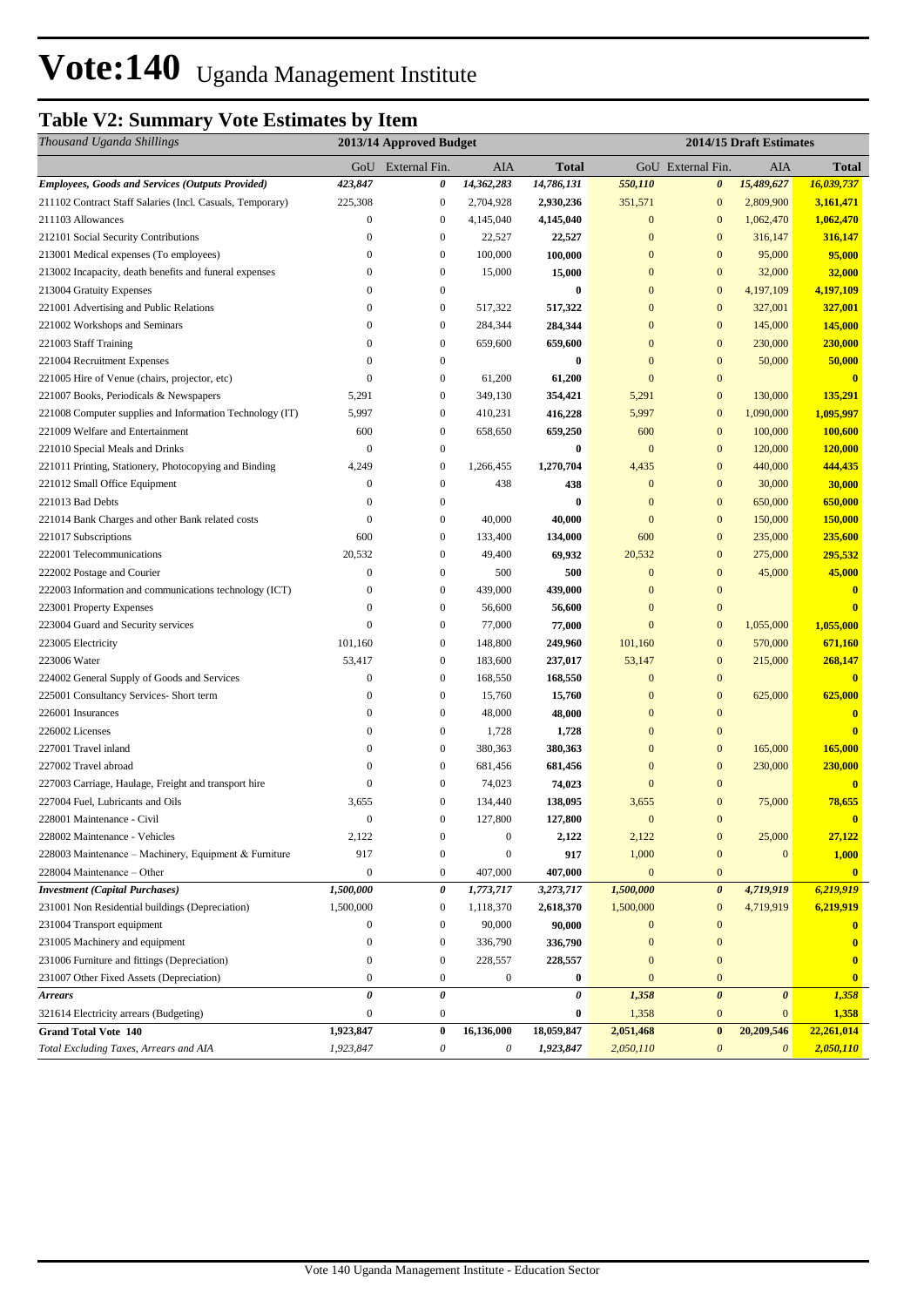## Vote:140 Uganda Management Institute

## **Table V3: Detailed Estimates by Vote Function, Cost Centre, Output and Item**

### *Vote Function 0751 Delivery of Tertiary Education*

### *Recurrent Budget Estimates*

### **Programme 01 Administration**

| Thousand Uganda Shillings                                               |                                  | 2013/14 Approved Budget  |                  |               |                  |                          | 2014/15 Draft Estimates |                         |
|-------------------------------------------------------------------------|----------------------------------|--------------------------|------------------|---------------|------------------|--------------------------|-------------------------|-------------------------|
| <b>Outputs Provided</b>                                                 | Wage                             | Non-Wage                 | AIA              | <b>Total</b>  | Wage             | Non Wage                 | AIA                     | <b>Total</b>            |
| Output:075101 Teaching and Training                                     |                                  |                          |                  |               |                  |                          |                         |                         |
| 211102 Contract Staff Salaries (Incl. Casuals, T                        | 131,329                          | $\mathbf{0}$             | 2,617,672        | 2,749,001     | 351,571          | $\mathbf{0}$             | 2,809,900               | 3,161,471               |
| 211103 Allowances                                                       | $\boldsymbol{0}$                 | $\mathbf{0}$             | 3,397,225        | 3,397,225     | $\boldsymbol{0}$ | $\mathbf{0}$             | 572,843                 | 572,843                 |
| 212101 Social Security Contributions                                    | $\boldsymbol{0}$                 | $\mathbf{0}$             | 13,133           | 13,133        | $\bf{0}$         | $\mathbf{0}$             | 316,147                 | 316,147                 |
| 213001 Medical expenses (To employees)                                  | $\boldsymbol{0}$                 | $\mathbf{0}$             | $\boldsymbol{0}$ | $\bf{0}$      | $\bf{0}$         | $\mathbf{0}$             | 5,000                   | 5,000                   |
| 213002 Incapacity, death benefits and funeral e                         | $\boldsymbol{0}$                 | $\mathbf{0}$             | $\boldsymbol{0}$ | $\bf{0}$      | $\bf{0}$         | $\mathbf{0}$             | 32,000                  | 32,000                  |
| 213004 Gratuity Expenses                                                | $\mathbf{0}$                     | $\mathbf{0}$             | $\boldsymbol{0}$ | $\bf{0}$      | $\bf{0}$         | $\mathbf{0}$             | 697,109                 | 697,109                 |
| 221001 Advertising and Public Relations                                 | $\boldsymbol{0}$                 | $\mathbf{0}$             | 66,300           | 66,300        | $\bf{0}$         | $\boldsymbol{0}$         | 52,001                  | 52,001                  |
| 221002 Workshops and Seminars                                           | $\boldsymbol{0}$                 | $\mathbf{0}$             | 150,044          | 150,044       | $\bf{0}$         | $\boldsymbol{0}$         | 50,000                  | 50,000                  |
| 221003 Staff Training                                                   | $\boldsymbol{0}$                 | $\mathbf{0}$             | 206,000          | 206,000       | $\bf{0}$         | $\mathbf{0}$             | 80,000                  | 80,000                  |
| 221005 Hire of Venue (chairs, projector, etc)                           | $\boldsymbol{0}$                 | $\mathbf{0}$             | 28,200           | 28,200        | $\bf{0}$         | $\mathbf{0}$             | $\mathbf{0}$            | $\mathbf{0}$            |
| 221007 Books, Periodicals & Newspapers                                  | $\boldsymbol{0}$                 | 5,291                    | 10,006           | 15,297        | $\mathbf{0}$     | 5,291                    | 50,000                  | 55,291                  |
| 221008 Computer supplies and Information Tec                            | $\boldsymbol{0}$                 | $\boldsymbol{0}$         | 166,381          | 166,381       | $\bf{0}$         | 5,997                    | 90,000                  | 95,997                  |
| 221009 Welfare and Entertainment                                        | $\boldsymbol{0}$                 | $\mathbf{0}$             | 232,238          | 232,238       | $\bf{0}$         | 600                      | $\mathbf{0}$            | 600                     |
| 221011 Printing, Stationery, Photocopying and                           | $\boldsymbol{0}$                 | 4,249                    | 1,003,419        | 1,007,668     | $\bf{0}$         | 4,435                    | 20,000                  | 24,435                  |
| 221017 Subscriptions                                                    | $\boldsymbol{0}$                 | $\mathbf{0}$             | 1,000            | 1,000         | $\mathbf{0}$     | 600                      | $\mathbf{0}$            | 600                     |
| 222001 Telecommunications                                               | $\boldsymbol{0}$                 | $\mathbf{0}$             | 8,400            | 8,400         | $\boldsymbol{0}$ | 20,532                   | 25,000                  | 45,532                  |
| 223001 Property Expenses                                                | $\boldsymbol{0}$                 | $\boldsymbol{0}$         | 18,600           | 18,600        | $\bf{0}$         | $\boldsymbol{0}$         | $\mathbf{0}$            | $\overline{\mathbf{0}}$ |
| 223005 Electricity                                                      | $\overline{0}$                   | $\mathbf{0}$             | 4,800            | 4,800         | $\mathbf{0}$     | 101,160                  | 120,000                 | 221,160                 |
| 223006 Water                                                            | $\overline{0}$                   | $\boldsymbol{0}$         | 3,600            | 3,600         | $\mathbf{0}$     | 53,147                   | 95,000                  | 148,147                 |
| 224002 General Supply of Goods and Services                             | $\boldsymbol{0}$                 | $\boldsymbol{0}$         | 52,950           | 52,950        | $\bf{0}$         | $\boldsymbol{0}$         | $\mathbf{0}$            | $\overline{\mathbf{0}}$ |
| 225001 Consultancy Services- Short term                                 | $\mathbf{0}$                     | $\boldsymbol{0}$         | $\boldsymbol{0}$ | $\bf{0}$      | $\bf{0}$         | $\boldsymbol{0}$         | 90,000                  | 90,000                  |
| 227001 Travel inland                                                    | $\mathbf{0}$                     | $\mathbf{0}$             | 93,443           | 93,443        | $\bf{0}$         | $\mathbf{0}$             | 15,000                  | 15,000                  |
| 227002 Travel abroad                                                    | $\mathbf{0}$                     | $\mathbf{0}$             | 324,150          | 324,150       | $\bf{0}$         | $\mathbf{0}$             | 80,000                  | 80,000                  |
| 227004 Fuel, Lubricants and Oils                                        | $\boldsymbol{0}$                 | $\mathbf{0}$             | 4,000            | 4,000         | $\mathbf{0}$     | 3,655                    | $\bf{0}$                | 3,655                   |
| 228001 Maintenance - Civil                                              | $\mathbf{0}$                     | $\boldsymbol{0}$         | 41,000           | 41,000        | $\bf{0}$         | $\mathbf{0}$             | $\overline{0}$          | $\mathbf{0}$            |
| 228002 Maintenance - Vehicles                                           | $\boldsymbol{0}$                 | $\mathbf{0}$             | $\boldsymbol{0}$ | $\bf{0}$      | $\mathbf{0}$     | 2,122                    | $\bf{0}$                | 2,122                   |
| 228003 Maintenance - Machinery, Equipment                               | $\mathbf{0}$                     | $\mathbf{0}$             | $\boldsymbol{0}$ | $\bf{0}$      | $\mathbf{0}$     | 1,000                    | $\mathbf{0}$            | 1,000                   |
| 228004 Maintenance – Other                                              | $\mathbf{0}$                     | $\mathbf{0}$             | 7,000            | 7,000         | $\bf{0}$         | $\boldsymbol{0}$         | $\mathbf{0}$            | $\overline{\mathbf{0}}$ |
| Total Cost of Output 075101:                                            | 131,329                          | 9,540                    | 8,449,561        | 8,590,430     | 351,571          | 198,540                  | 5,200,000               | 5,750,110               |
| Output:075102 Research, Consultancy and Publications                    |                                  |                          |                  |               |                  |                          | $\mathbf{0}$            |                         |
| 211102 Contract Staff Salaries (Incl. Casuals, T                        | 1,205                            | $\boldsymbol{0}$         | 87,256           | 88,461        | $\boldsymbol{0}$ | $\boldsymbol{0}$         |                         | $\mathbf{0}$            |
| 211103 Allowances                                                       | $\mathbf{0}$<br>$\boldsymbol{0}$ | $\bf{0}$<br>$\mathbf{0}$ | 121,224          | 121,224       | 0<br>0           | $\bf{0}$<br>$\mathbf{0}$ | 180,500<br>$\mathbf{0}$ | 180,500                 |
| 212101 Social Security Contributions                                    | $\overline{0}$                   | $\mathbf{0}$             | 120<br>20,000    | 120<br>20,000 | $\overline{0}$   | $\overline{0}$           | $\overline{0}$          | $\bf{0}$<br>$\bf{0}$    |
| 221001 Advertising and Public Relations                                 | $\mathbf{0}$                     | $\boldsymbol{0}$         | 100,300          | 100,300       | $\bf{0}$         | $\mathbf{0}$             | $\boldsymbol{0}$        | $\bf{0}$                |
| 221002 Workshops and Seminars<br>221007 Books, Periodicals & Newspapers | $\mathbf{0}$                     | $\mathbf{0}$             | 860              | 860           | $\bf{0}$         | $\boldsymbol{0}$         | 0                       | $\bf{0}$                |
| 221008 Computer supplies and Information Tec                            | $\boldsymbol{0}$                 | $\bf{0}$                 | 4,250            | 4,250         | $\bf{0}$         | $\mathbf{0}$             | $\bf{0}$                | $\bf{0}$                |
| 221009 Welfare and Entertainment                                        | $\boldsymbol{0}$                 | $\bf{0}$                 | 33,179           | 33,179        | $\bf{0}$         | $\mathbf{0}$             | $\bf{0}$                | $\bf{0}$                |
| 221011 Printing, Stationery, Photocopying and                           | $\boldsymbol{0}$                 | $\mathbf{0}$             | 26,036           | 26,036        | $\bf{0}$         | $\boldsymbol{0}$         | $\overline{0}$          | $\bf{0}$                |
| 221012 Small Office Equipment                                           | $\mathbf{0}$                     | $\boldsymbol{0}$         | 168              | 168           | $\bf{0}$         | $\mathbf{0}$             | $\overline{0}$          | $\mathbf{0}$            |
| 221017 Subscriptions                                                    | $\boldsymbol{0}$                 | $\mathbf{0}$             | 2,400            | 2,400         | $\bf{0}$         | $\mathbf{0}$             | 0                       | $\mathbf{0}$            |
| 222002 Postage and Courier                                              | $\mathbf{0}$                     | $\boldsymbol{0}$         | 500              | 500           | $\bf{0}$         | $\mathbf{0}$             | $\bf{0}$                | $\bf{0}$                |
| 225001 Consultancy Services- Short term                                 | $\mathbf{0}$                     | $\boldsymbol{0}$         | 11,760           | 11,760        | $\bf{0}$         | $\mathbf{0}$             | $\overline{0}$          | $\mathbf{0}$            |
| 227001 Travel inland                                                    | $\boldsymbol{0}$                 | $\boldsymbol{0}$         | 35,920           | 35,920        | $\bf{0}$         | $\mathbf{0}$             | 0                       | $\mathbf{0}$            |
| 227002 Travel abroad                                                    | $\mathbf{0}$                     | $\boldsymbol{0}$         | 37,894           | 37,894        | $\bf{0}$         | $\boldsymbol{0}$         | $\bf{0}$                | $\mathbf{0}$            |
| Total Cost of Output 075102:                                            | 1,205                            | 0                        | 481,866          | 483,071       | 0                | $\boldsymbol{\theta}$    | 180,500                 | 180,500                 |
| Output:075105 Administration and Support Services                       |                                  |                          |                  |               |                  |                          |                         |                         |
| 211102 Contract Staff Salaries (Incl. Casuals, T                        | 92,774                           | $\boldsymbol{0}$         | $\boldsymbol{0}$ | 92,774        | $\boldsymbol{0}$ | $\boldsymbol{0}$         | $\bf{0}$                | $\mathbf{0}$            |
| 211103 Allowances                                                       | $\boldsymbol{0}$                 | $\bf{0}$                 | 190,726          | 190,726       | $\boldsymbol{0}$ | $\boldsymbol{0}$         | 309,127                 | 309,127                 |
| 212101 Social Security Contributions                                    | $\mathbf{0}$                     | $\boldsymbol{0}$         | 9,274            | 9,274         | $\bf{0}$         | $\mathbf{0}$             | $\mathbf{0}$            | $\mathbf{0}$            |
| 213001 Medical expenses (To employees)                                  | $\bf{0}$                         | $\boldsymbol{0}$         | 100,000          | 100,000       | $\boldsymbol{0}$ | $\boldsymbol{0}$         | 90,000                  | 90,000                  |
| 213002 Incapacity, death benefits and funeral e                         | $\boldsymbol{0}$                 | $\boldsymbol{0}$         | 15,000           | 15,000        | $\boldsymbol{0}$ | $\boldsymbol{0}$         | $\boldsymbol{0}$        | $\bf{0}$                |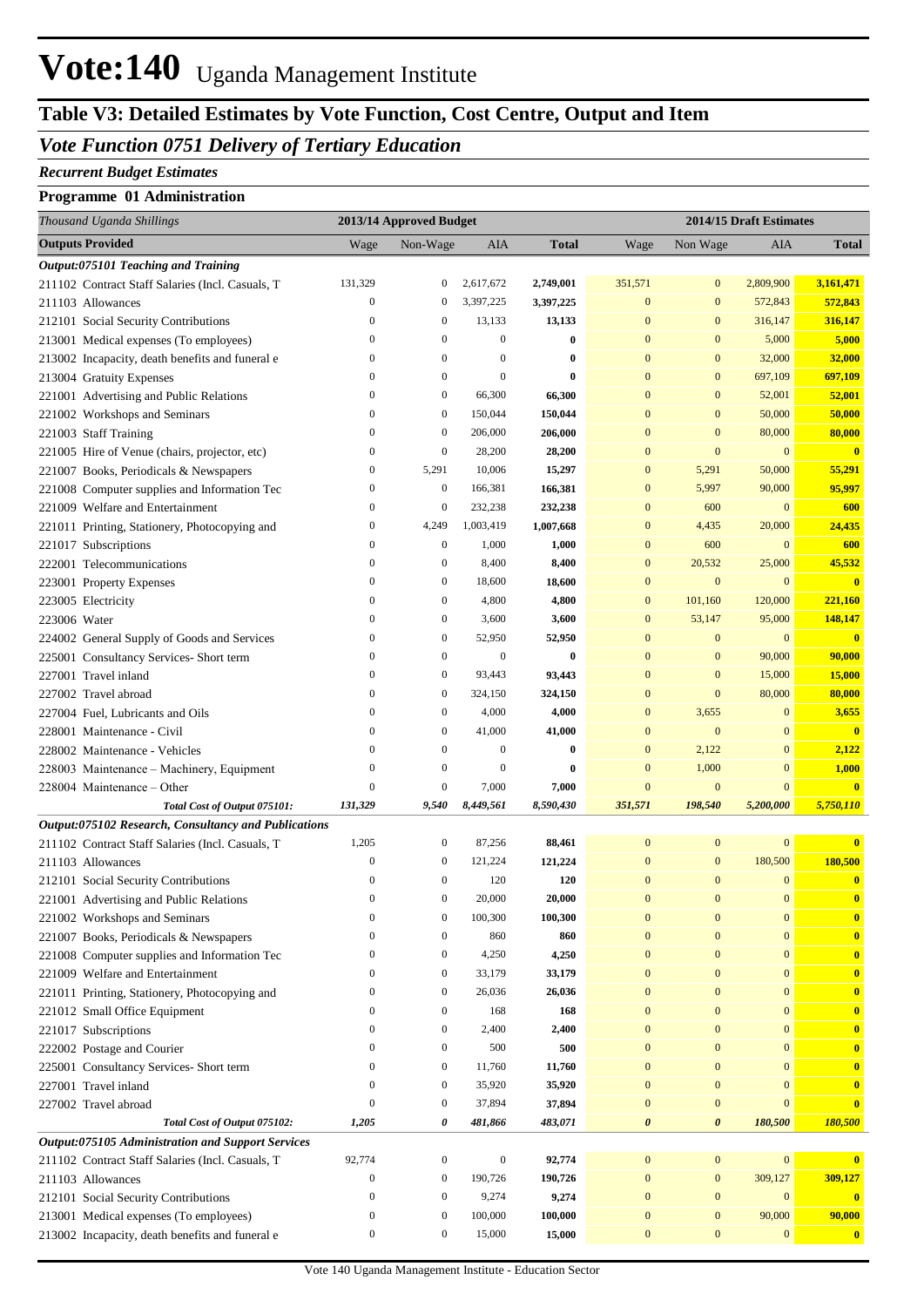## **Vote:140** Uganda Management Institute

### **Table V3: Detailed Estimates by Vote Function, Cost Centre, Output and Item**

### *Vote Function 0751 Delivery of Tertiary Education*

### **Programme 01 Administration**

| Thousand Uganda Shillings                      |                  | 2013/14 Approved Budget |                    |              | 2014/15 Draft Estimates |                  |                       |                         |
|------------------------------------------------|------------------|-------------------------|--------------------|--------------|-------------------------|------------------|-----------------------|-------------------------|
| <b>Outputs Provided</b>                        | Wage             | Non-Wage                | AIA                | <b>Total</b> | Wage                    | Non Wage         | AIA                   | <b>Total</b>            |
| 213004 Gratuity Expenses                       | $\boldsymbol{0}$ | $\boldsymbol{0}$        | $\boldsymbol{0}$   | 0            | $\mathbf{0}$            | $\mathbf{0}$     | 3,500,000             | 3,500,000               |
| 221001 Advertising and Public Relations        | $\theta$         | $\boldsymbol{0}$        | 91,000             | 91,000       | $\mathbf{0}$            | $\boldsymbol{0}$ | 275,000               | 275,000                 |
| 221002 Workshops and Seminars                  | 0                | $\boldsymbol{0}$        | 34,000             | 34,000       | $\mathbf{0}$            | $\boldsymbol{0}$ | 95,000                | 95,000                  |
| 221003 Staff Training                          | 0                | $\mathbf{0}$            | 390,000            | 390,000      | $\mathbf{0}$            | $\boldsymbol{0}$ | 150,000               | 150,000                 |
| 221004 Recruitment Expenses                    | 0                | $\boldsymbol{0}$        | 0                  | $\bf{0}$     | $\mathbf{0}$            | $\boldsymbol{0}$ | 50,000                | 50,000                  |
| 221005 Hire of Venue (chairs, projector, etc)  | $\boldsymbol{0}$ | $\boldsymbol{0}$        | 33,000             | 33,000       | $\mathbf{0}$            | $\boldsymbol{0}$ | $\mathbf{0}$          | $\bf{0}$                |
| 221007 Books, Periodicals & Newspapers         | $\boldsymbol{0}$ | $\mathbf{0}$            | 336,000            | 336,000      | $\mathbf{0}$            | $\boldsymbol{0}$ | 80,000                | 80,000                  |
| 221008 Computer supplies and Information Tec   | $\boldsymbol{0}$ | 5,997                   | 237,000            | 242,997      | $\mathbf{0}$            | $\boldsymbol{0}$ | 1,000,000             | 1,000,000               |
| 221009 Welfare and Entertainment               | $\boldsymbol{0}$ | 600                     | 390,000            | 390,600      | $\mathbf{0}$            | $\boldsymbol{0}$ | 100,000               | 100,000                 |
| 221010 Special Meals and Drinks                | $\boldsymbol{0}$ | $\boldsymbol{0}$        | 0                  | 0            | $\mathbf{0}$            | $\boldsymbol{0}$ | 120,000               | 120,000                 |
| 221011 Printing, Stationery, Photocopying and  | $\boldsymbol{0}$ | $\boldsymbol{0}$        | 229,000            | 229,000      | $\mathbf{0}$            | $\boldsymbol{0}$ | 420,000               | 420,000                 |
| 221012 Small Office Equipment                  | $\boldsymbol{0}$ | $\boldsymbol{0}$        | 270                | 270          | $\mathbf{0}$            | $\boldsymbol{0}$ | 30,000                | 30,000                  |
| 221013 Bad Debts                               | $\boldsymbol{0}$ | $\boldsymbol{0}$        | 0                  | 0            | $\mathbf{0}$            | $\boldsymbol{0}$ | 650,000               | 650,000                 |
| 221014 Bank Charges and other Bank related c   | 0                | $\mathbf{0}$            | 40,000             | 40,000       | $\mathbf{0}$            | $\boldsymbol{0}$ | 150,000               | 150,000                 |
| 221017 Subscriptions                           | $\boldsymbol{0}$ | 600                     | 130,000            | 130,600      | $\mathbf{0}$            | $\boldsymbol{0}$ | 235,000               | 235,000                 |
| 222001 Telecommunications                      | $\boldsymbol{0}$ | 20,532                  | 41,000             | 61,532       | $\bf{0}$                | $\boldsymbol{0}$ | 250,000               | 250,000                 |
| 222002 Postage and Courier                     | $\boldsymbol{0}$ | $\boldsymbol{0}$        | 0                  | 0            | $\overline{0}$          | $\boldsymbol{0}$ | 45,000                | 45,000                  |
| 222003 Information and communications techn    | $\boldsymbol{0}$ | $\boldsymbol{0}$        | 439,000            | 439,000      | $\mathbf{0}$            | $\bf{0}$         | $\mathbf{0}$          | $\mathbf{0}$            |
| 223001 Property Expenses                       | $\boldsymbol{0}$ | $\boldsymbol{0}$        | 38,000             | 38,000       | $\mathbf{0}$            | $\boldsymbol{0}$ | $\mathbf{0}$          | $\overline{\mathbf{0}}$ |
| 223004 Guard and Security services             | $\boldsymbol{0}$ | $\boldsymbol{0}$        | 77,000             | 77,000       | $\mathbf{0}$            | $\boldsymbol{0}$ | 1,055,000             | 1,055,000               |
| 223005 Electricity                             | $\boldsymbol{0}$ | 101,160                 | 144,000            | 245,160      | $\mathbf{0}$            | $\mathbf{0}$     | 450,000               | 450,000                 |
| 223006 Water                                   | $\boldsymbol{0}$ | 53,417                  | 180,000            | 233,417      | $\mathbf{0}$            | $\mathbf{0}$     | 120,000               | 120,000                 |
| 224002 General Supply of Goods and Services    | $\boldsymbol{0}$ | $\boldsymbol{0}$        | 109,000            | 109,000      | $\mathbf{0}$            | $\boldsymbol{0}$ | $\overline{0}$        | $\overline{\mathbf{0}}$ |
| 225001 Consultancy Services- Short term        | $\boldsymbol{0}$ | $\boldsymbol{0}$        | 4,000              | 4,000        | $\mathbf{0}$            | $\mathbf{0}$     | 535,000               | 535,000                 |
| 226001 Insurances                              | $\boldsymbol{0}$ | $\boldsymbol{0}$        | 48,000             | 48,000       | $\mathbf{0}$            | $\bf{0}$         | $\mathbf{0}$          | $\bf{0}$                |
| 226002 Licenses                                | $\boldsymbol{0}$ | $\boldsymbol{0}$        | 1,728              | 1,728        | $\boldsymbol{0}$        | $\mathbf{0}$     | $\overline{0}$        | $\overline{\mathbf{0}}$ |
| 227001 Travel inland                           | $\boldsymbol{0}$ | $\boldsymbol{0}$        | 251,000            | 251,000      | $\bf{0}$                | $\mathbf{0}$     | 150,000               | 150,000                 |
| 227002 Travel abroad                           | $\boldsymbol{0}$ | $\boldsymbol{0}$        | 319,412            | 319,412      | $\bf{0}$                | $\mathbf{0}$     | 150,000               | 150,000                 |
| 227003 Carriage, Haulage, Freight and transpor | $\boldsymbol{0}$ | $\boldsymbol{0}$        | 74,023             | 74,023       | $\bf{0}$                | $\mathbf{0}$     | $\mathbf{0}$          | $\overline{\mathbf{0}}$ |
| 227004 Fuel, Lubricants and Oils               | $\boldsymbol{0}$ | 3,655                   | 130,440            | 134,095      | $\mathbf{0}$            | $\mathbf{0}$     | 75,000                | 75,000                  |
| 228001 Maintenance - Civil                     | $\boldsymbol{0}$ | $\mathbf{0}$            | 86,800             | 86,800       | $\mathbf{0}$            | $\mathbf{0}$     | $\mathbf{0}$          | $\overline{\mathbf{0}}$ |
| 228002 Maintenance - Vehicles                  | $\boldsymbol{0}$ | 2,122                   | 0                  | 2,122        | $\mathbf{0}$            | $\mathbf{0}$     | 25,000                | 25,000                  |
| 228003 Maintenance - Machinery, Equipment      | 0                | 917                     | 0                  | 917          | $\mathbf{0}$            | $\overline{0}$   | $\Omega$              | $\bf{0}$                |
| 228004 Maintenance - Other                     | $\overline{0}$   | $\mathbf{0}$            | 400,000            | 400,000      | $\mathbf{0}$            | $\mathbf{0}$     | $\mathbf{0}$          | $\bf{0}$                |
| Total Cost of Output 075105:                   | 92,774           | 188,999                 | 4,568,673          | 4,850,446    | $\boldsymbol{\theta}$   | 0                | 10,109,127            | 10,109,127              |
| <b>Total Cost of Outputs Provided</b>          | 225,308          |                         | 198,540 13,500,100 | 13,923,947   | 351,571                 | 198,540          | 15,489,627            | 16,039,737              |
| <b>Arrears</b>                                 | Wage             | Non-Wage                | AIA                | <b>Total</b> | Wage                    | Non Wage         | AIA                   | <b>Total</b>            |
| Output:075199 Arrears                          |                  |                         |                    |              |                         |                  |                       |                         |
| 321614 Electricity arrears (Budgeting)         | $\boldsymbol{0}$ | $\boldsymbol{0}$        | $\boldsymbol{0}$   | $\bf{0}$     | $\boldsymbol{0}$        | 1,358            | $\boldsymbol{0}$      | 1,358                   |
| Total Cost of Output 075199:                   | 0                | 0                       |                    | 0            | 0                       | 1,358            | $\boldsymbol{\theta}$ | 1,358                   |
| <b>Total Cost of Arrears</b>                   | 0                | $\bf{0}$                |                    | $\bf{0}$     | $\bf{0}$                | 1,358            | $\bf{0}$              | 1,358                   |
| <b>Total Programme 01</b>                      | 225,308          |                         | 198,540 13,500,100 | 13,923,947   | 351,571                 | 199,898          | 15,489,627            | 16,041,095              |
| Total Excluding Arrears and AIA                | 225,308          | 198,540                 | $\theta$           | 423,847      | 351,571                 | 198,540          | $\boldsymbol{\theta}$ | 550,110                 |

#### *Development Budget Estimates*

#### **Project 1106 Support to UMI infrastructure Development**

| Thousand Uganda Shillings                                | 2013/14 Approved Budget |               |            |              | 2014/15 Draft Estimates |                |          |                         |
|----------------------------------------------------------|-------------------------|---------------|------------|--------------|-------------------------|----------------|----------|-------------------------|
| <b>Outputs Provided</b>                                  | GoU                     | External Fin. | <b>AIA</b> | <b>Total</b> | GoU                     | External Fin.  | AIA      | <b>Total</b>            |
| <b>Output:075105 Administration and Support Services</b> |                         |               |            |              |                         |                |          |                         |
| 211103 Allowances                                        |                         | $\theta$      | 435,865    | 435,865      | $\Omega$                | $\Omega$       | $\Omega$ | $\mathbf{0}$            |
| 221001 Advertising and Public Relations                  |                         | $\left($      | 340,022    | 340,022      |                         | $\Omega$       | $\Omega$ | $\mathbf{0}$            |
| 221003 Staff Training                                    |                         | 0             | 63,600     | 63,600       | $\Omega$                | $\Omega$       | $\Omega$ | $\overline{\mathbf{0}}$ |
| 221007 Books, Periodicals & Newspapers                   |                         | 0             | 2,264      | 2,264        | $\Omega$                | $\Omega$       | $\Omega$ | $\mathbf{0}$            |
| 221008 Computer supplies and Information Tec             |                         | 0             | 2,600      | 2.600        | $\Omega$                | $\overline{0}$ | $\Omega$ | $\mathbf{0}$            |
| 221009 Welfare and Entertainment                         |                         | $\mathbf{0}$  | 3.233      | 3.233        | $\Omega$                | $\Omega$       | $\Omega$ | $\mathbf{0}$            |